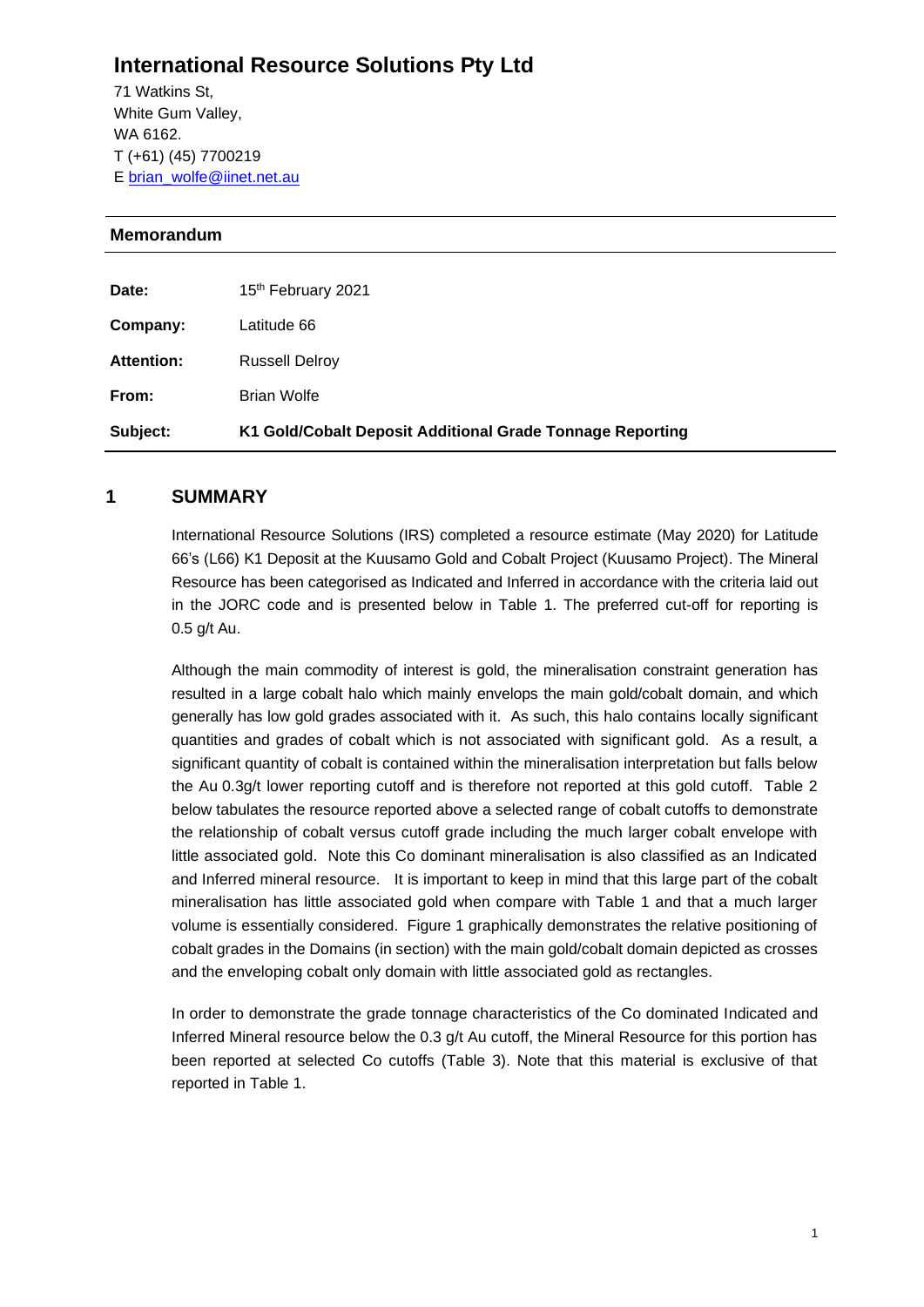| Table 1<br><b>K1 Deposit</b><br>Mineral Resource Estimate reported by Au cutoff |                  |        |        |        |       |                      |        |                 |        |      |               |        |        |        |       |  |
|---------------------------------------------------------------------------------|------------------|--------|--------|--------|-------|----------------------|--------|-----------------|--------|------|---------------|--------|--------|--------|-------|--|
| Cut-off                                                                         | <b>Indicated</b> |        |        |        |       |                      |        | <b>Inferred</b> |        |      | <b>TOTAL</b>  |        |        |        |       |  |
| Au g/t                                                                          | Tonnage<br>Mt    | Au g/t | Co ppm | Au Koz | Co t  | <b>Tonnage</b><br>Mt | Au g/t | Co ppm          | Au Koz | Co t | Tonnage<br>Mt | Au g/t | Co ppm | Au Koz | Co t  |  |
| 0.3                                                                             | 5.0              | 2.7    | 960    | 430    | 4,810 | 1.6                  | 1.7    | 450             | 90     | 700  | 6.6           | 2.5    | 840    | 520    | 5,510 |  |
| 0.4                                                                             | 4.8              | 2.8    | 960    | 430    | 4,650 | 1.4                  | 1.9    | 460             | 80     | 620  | 6.2           | 2.6    | 850    | 520    | 5,270 |  |
| 0.5                                                                             | 4.6              | 2.9    | 970    | 430    | 4,440 | 1.2                  | 2.1    | 470             | 80     | 570  | 5.8           | 2.7    | 860    | 510    | 5,010 |  |
| 0.6                                                                             | 4.4              | 3.0    | 980    | 420    | 4,260 | 1.1                  | 2.2    | 470             | 80     | 540  | 5.5           | 2.9    | 870    | 500    | 4,790 |  |
| 0.7                                                                             | 4.1              | 3.2    | 980    | 420    | 4,030 | 1.1                  | 2.3    | 480             | 80     | 500  | 5.2           | 3.0    | 880    | 500    | 4,540 |  |
| 0.8                                                                             | 3.9              | 3.3    | 980    | 410    | 3,830 | 1.0                  | 2.5    | 480             | 80     | 470  | 4.9           | 3.1    | 880    | 490    | 4,300 |  |
| 0.9                                                                             | 3.7              | 3.4    | 990    | 410    | 3,670 | 0.9                  | 2.6    | 490             | 70     | 430  | 4.6           | 3.3    | 890    | 480    | 4,100 |  |
| 1.0                                                                             | 3.5              | 3.5    | 990    | 400    | 3,510 | 0.8                  | 2.7    | 480             | 70     | 400  | 4.4           | 3.4    | 900    | 480    | 3,920 |  |

Note: Figures have been rounded

| Table 2<br><b>K1 Deposit</b><br>May 2020 Resource Estimate reported by Co cutoff |               |        |        |                 |       |               |              |        |                |       |               |        |        |        |        |
|----------------------------------------------------------------------------------|---------------|--------|--------|-----------------|-------|---------------|--------------|--------|----------------|-------|---------------|--------|--------|--------|--------|
| Cut-off                                                                          |               |        |        | <b>Inferred</b> |       |               | <b>TOTAL</b> |        |                |       |               |        |        |        |        |
| Co ppm                                                                           | Tonnage<br>Mt | Co ppm | Au g/t | Au Koz          | Co t  | Tonnage<br>Mt | Co ppm       | Au g/t | Au Koz         | Co t  | Tonnage<br>Mt | Co ppm | Au g/t | Au Koz | Co t   |
| 200                                                                              | 9.6           | 840    | 1.4    | 420             | 8,060 | 14.6          | 520          | 0.2    | 70             | 7,600 | 24.2          | 650    | 0.6    | 500    | 15,660 |
| 400                                                                              | 6.9           | 1,050  | 1.6    | 360             | 7,260 | 6.5           | 810          | 0.2    | 50             | 5,260 | 13.4          | 930    | 1.0    | 410    | 12,520 |
| 600                                                                              | 4.8           | 1,290  | 1.9    | 300             | 6,240 | 2.9           | 1,210        | 0.3    | 30             | 3,510 | 7.7           | 1,260  | 1.3    | 330    | 9,750  |
| 800                                                                              | 3.5           | 1,510  | 2.1    | 240             | 5,330 | 1.7           | 1,600        | 0.3    | 10             | 2,670 | 5.2           | 1,540  | 1.5    | 260    | 8,010  |
| 1,000                                                                            | 2.6           | 1,720  | 2.3    | 190             | 4,510 | 1.3           | 1,840        | 0.2    | 10             | 2,300 | 3.9           | 1,760  | 1.6    | 200    | 6,820  |
| 1,500                                                                            | 1.3           | 2,230  | 2.4    | 100             | 2,910 | 0.7           | 2,340        | 0.2    | 4              | 1,630 | 2.0           | 2,270  | 1.6    | 100    | 4,540  |
| 2,000                                                                            | 0.6           | 2,790  | 2.3    | 50              | 1,730 | 0.4           | 2,710        | 0.1    | $\overline{2}$ | 1,180 | 1.1           | 2,760  | 1.4    | 50     | 2,920  |
| 2,500                                                                            | 0.3           | 3,360  | 2.0    | 20              | 1,040 | 0.2           | 3,210        | 0.1    |                | 680   | 0.5           | 3,300  | 1.2    | 20     | 1,720  |

Note: Figures have been rounded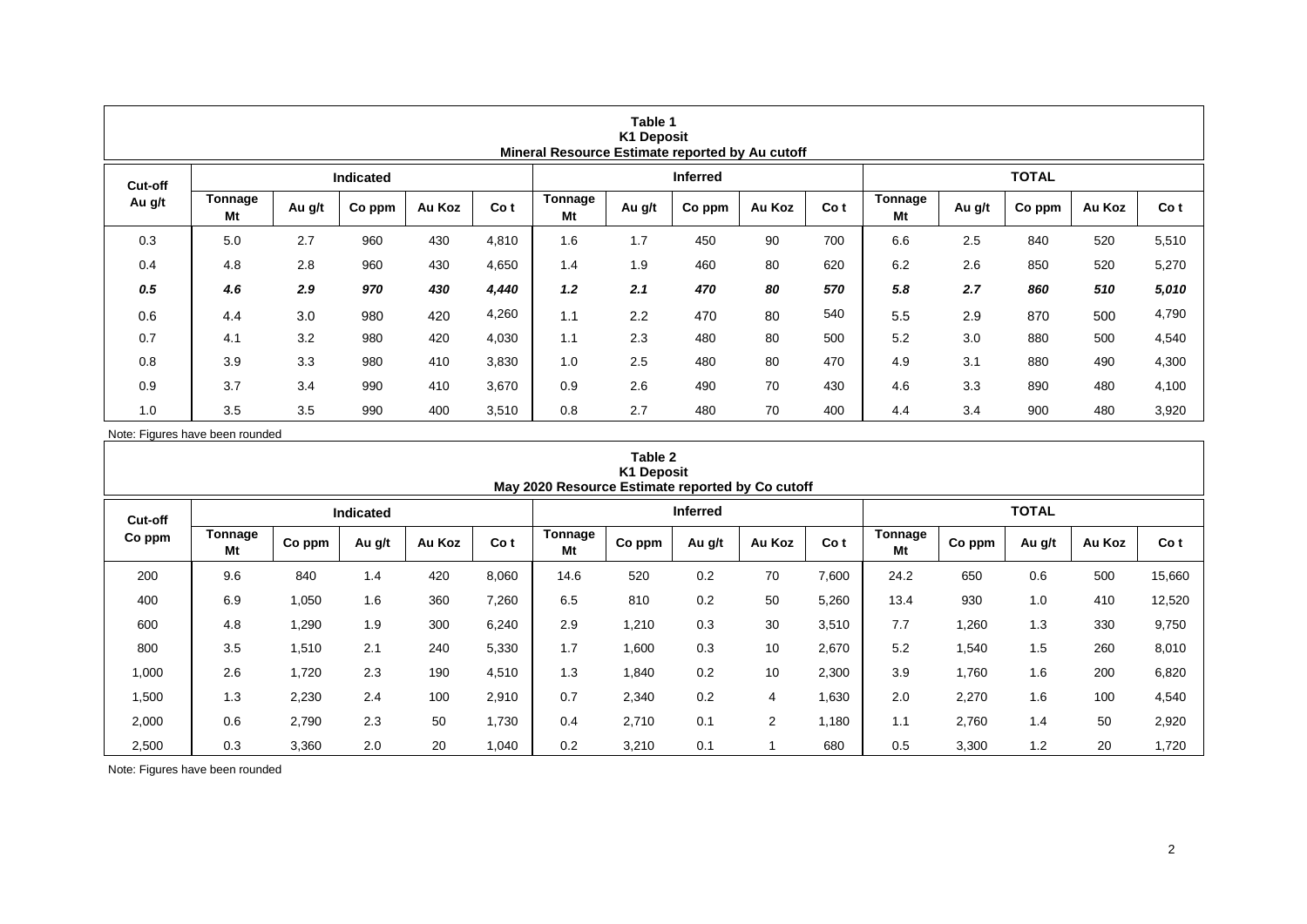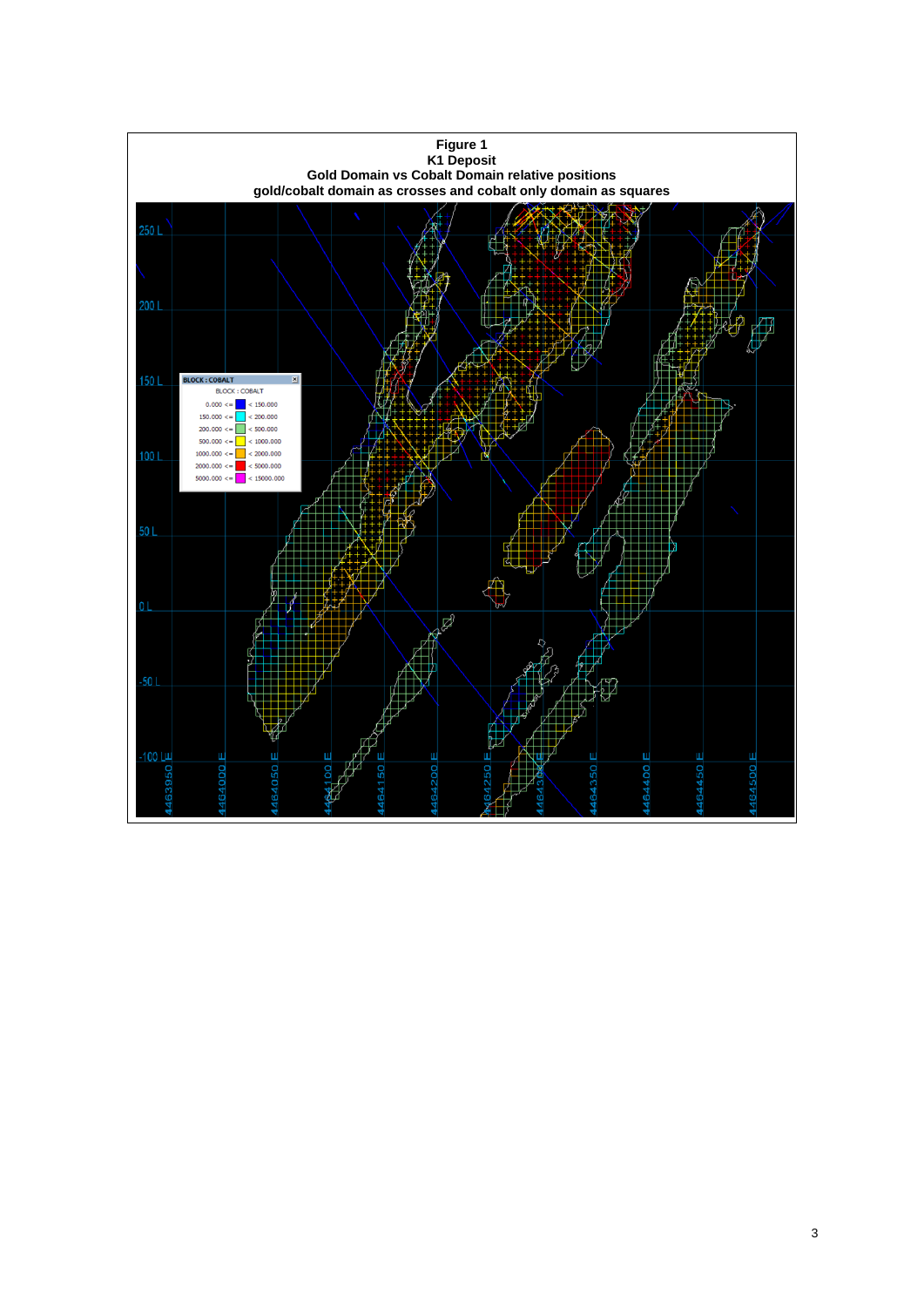| Table 3<br><b>K1 Deposit</b><br>May 2020 Resource Estimate reported by Co cutoff<br>Constrained by <0.3g/t Au<br>Exclusive of any material reported in Table 1 |                  |        |        |        |       |               |        |                 |        |       |               |        |        |        |        |  |
|----------------------------------------------------------------------------------------------------------------------------------------------------------------|------------------|--------|--------|--------|-------|---------------|--------|-----------------|--------|-------|---------------|--------|--------|--------|--------|--|
| Cut-off                                                                                                                                                        | <b>Indicated</b> |        |        |        |       |               |        | <b>Inferred</b> |        |       | <b>TOTAL</b>  |        |        |        |        |  |
| Co ppm                                                                                                                                                         | Tonnage<br>Mt    | Co ppm | Au g/t | Au Koz | Co t  | Tonnage<br>Mt | Co ppm | Au g/t          | Au Koz | Co t  | Tonnage<br>Mt | Co ppm | Au g/t | Au Koz | Co t   |  |
| 200                                                                                                                                                            | 4.9              | 670    | 0.0    | 10     | 3,290 | 13.6          | 510    | 0.0             | 10     | 6,970 | 18.5          | 560    | 0.0    | 20     | 10,260 |  |
| 400                                                                                                                                                            | 3.0              | 910    | 0.0    | 0      | 2,730 | 5.8           | 810    | 0.0             | 10     | 4,740 | 8.8           | 850    | 0.0    | 10     | 7,480  |  |
| 600                                                                                                                                                            | 1.8              | 1,190  | 0.1    | 0      | 2,140 | 2.5           | 1,240  | 0.1             | 0      | 3,140 | 4.3           | 1,220  | 0.1    | 10     | 5,280  |  |
| 800                                                                                                                                                            | 1.2              | 1,470  | 0.1    | 0      | 1,710 | 1.5           | 1,640  | 0.1             | 0      | 2,420 | 2.6           | 1,560  | 0.1    | 0      | 4,130  |  |
| 1,000                                                                                                                                                          | 0.8              | 1,740  | 0.1    | 0      | 1,370 | 1.1           | 1,870  | 0.1             | 0      | 2,120 | 1.9           | 1,820  | 0.1    | 0      | 3,490  |  |

Note: Figures have been rounded